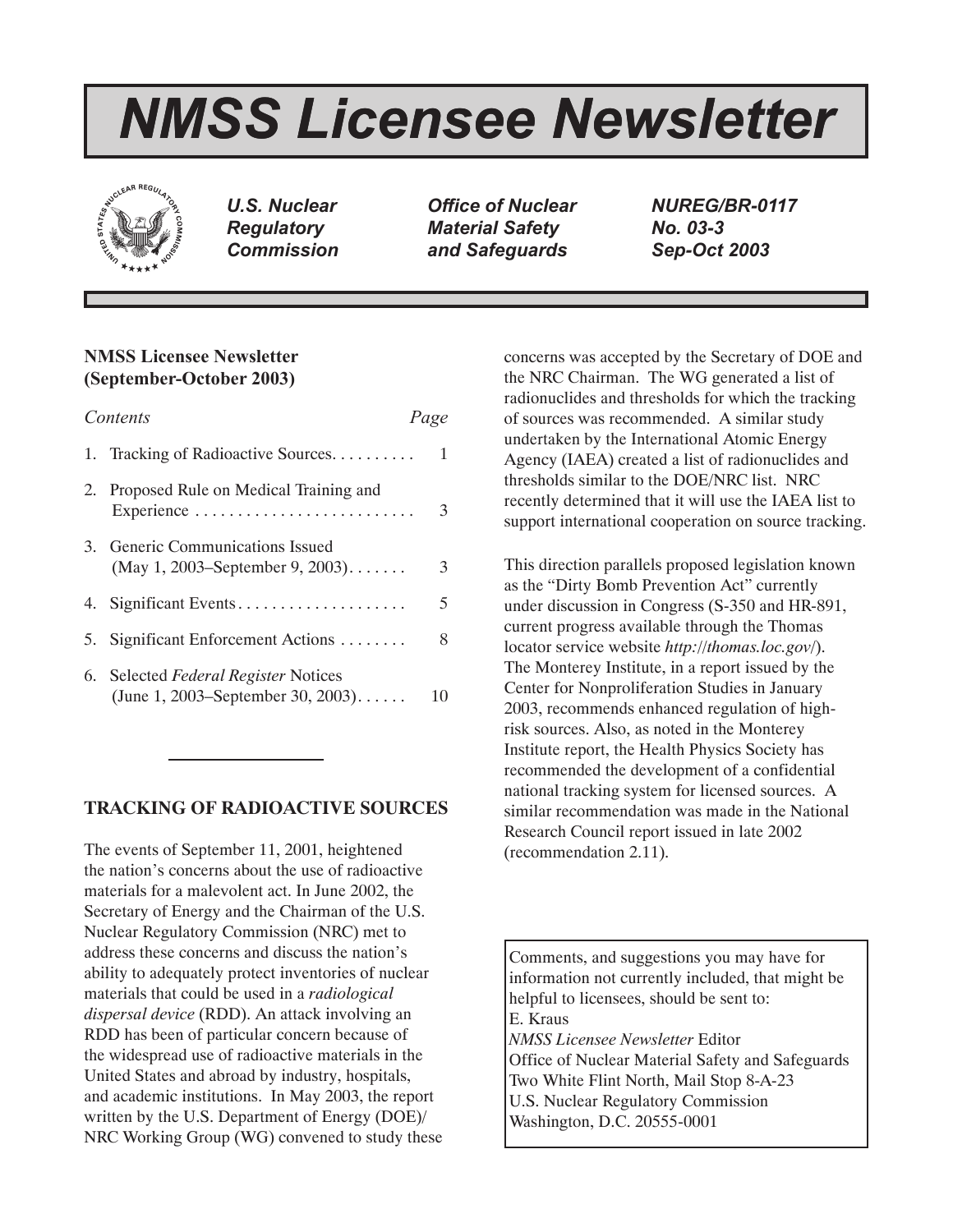NRC has started work on a new national system to track radioactive sources of greatest concern, as designated on the IAEA list. However, since current regulations do not require reporting source inventories, NRC and the Agreement States (AS') only know the quantities a given licensee has been authorized to use, not what a licensee has at a given moment. Thus, the first step, as directed by the Commission, is the creation of an interim inventory —a 'snapshot' of the existing sources. The interim inventory is necessary to provide NRC and the AS' with greater detail on the source population, to plan the development of the source tracking system. The process for the collection of the interim inventory data is being worked out at this time. Generally, the process will consist of the AS' or NRC contacting all licensees authorized to possess quantities of radionuclides on the IAEA list, and in excess of the respective threshold, and asking for the details of the sources. Additional data such as the number of physical locations of sources under the license, nearterm disposition plans, and import/export aspects, will be requested. DOE is performing a similar inventory at its facilities.

As the interim inventory data are gathered, NRC will be convening a working group with DOE and the AS' to designate the requirements of the national source tracking system. It is expected that regulatory changes will also need to be made to incorporate the tracking system into the regulations. The working group will determine the necessary changes and initiate the rule-making necessary to accomplish the changes. The working group will also work with other Federal agencies, such as the Departments of Transportation; Commerce; Homeland Security; Defense; and State; U.S. Customs and Border Patrol; Food and Drug Administration; and Environmental Protection Agency, to ensure that the system meets all domestic needs and international commitments while minimizing the impact on the industries involved and the burden on individual licensees.

A national source tracking system will offer the following safety and security benefits:

Better accountability for the movement and possession of materials, which could help deter

and detect source loss or theft. For example, the system could provide an automatic alert for a source that is shipped but not recorded as received at its destination. This information would allow prompt follow-up action to ensure that the source is secure.

- Use of the information as a planning tool for source pickup and disposal.
- The ability of U.S. Customs Service and other officials to verify that radioactive materials entering the country are bound for an intended, legitimate recipient.
- Better information for decision-makers about actual movement, storage, use, and final disposition of radioactive materials in the United States. This information would be useful for, among other reasons, refining the assessment of the hazards posed by these materials in various situations.
- Eventual elimination of multiple, existing source-tracking systems at DOE, and integration with a planned Internet-based licensing system at NRC. Thus, some costs of implementing the system would be recouped by the elimination of existing systems and by resource sharing.
- An easy-to-use, standard software tool for commercial licensees and DOE facilities to use in managing shipments and inventories of radioactive sources, as well as in fulfilling reporting requirements to regulatory agencies.

NRC is giving attention to unwanted sources and has provided funds to the Conference of Radiation Control Program Directors. It has also worked with DOE on the prioritization of sources and a schedule for pickup.

The interim inventory will begin by mid-November 2003. NRC expects to have an inventory of highrisk sources by April 2004. The overall goal is to create a working tracking system by about the end of 2005 or early 2006.

(Contacts: Merri Horn, 301-415-8126, e-mail: mlh1@nrc.gov; William Ward, 301-415-7038, e-mail: wrw1@nrc.gov)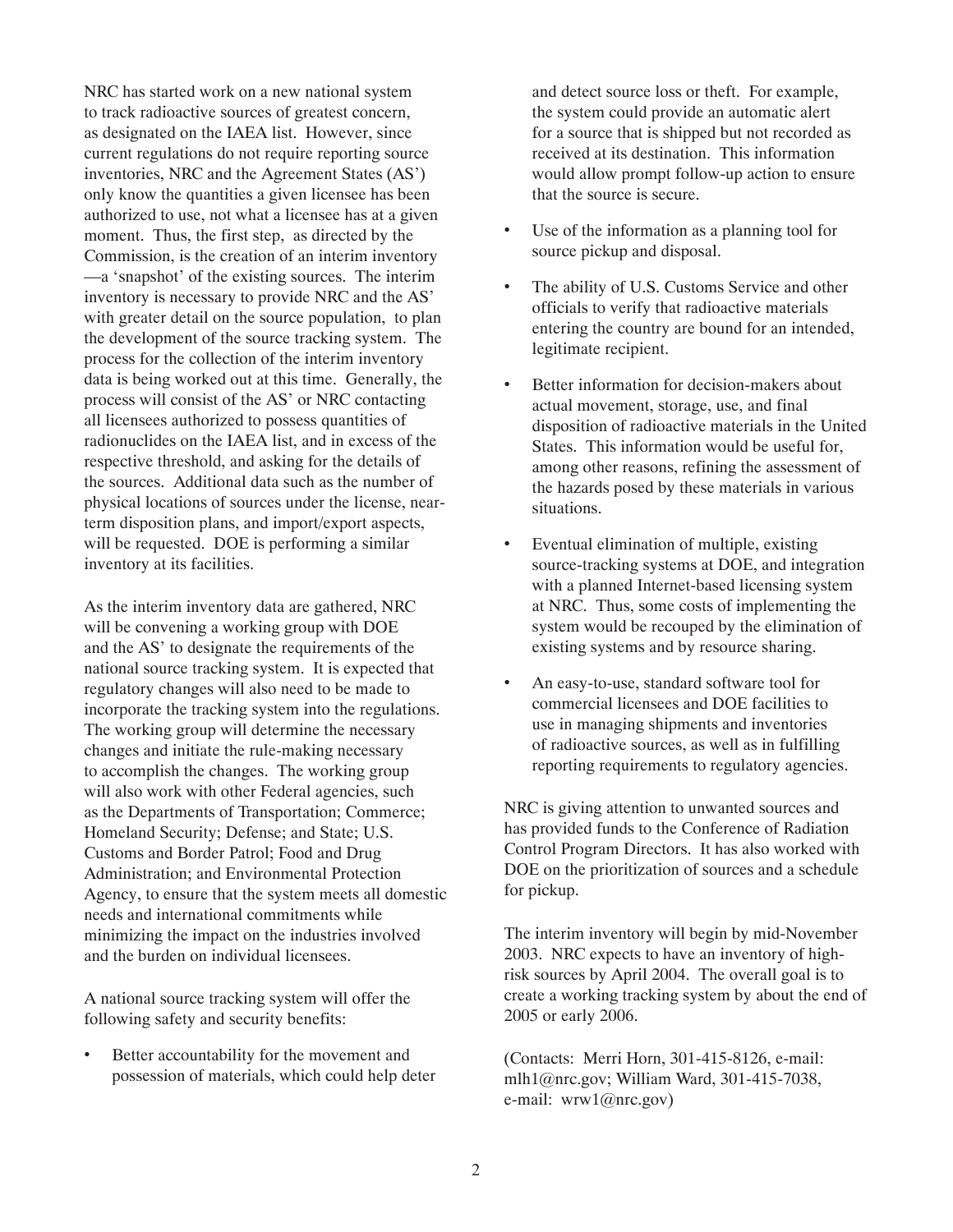# **PROPOSED RULE ON MEDICAL TRAINING AND EXPERIENCE**

A proposed rule to amend 10 CFR Part 35 was approved by the Executive Director for Operations and sent to the Commission on August 21, 2003. The proposed amendments would amend Part 35, "Medical Use of Byproduct Material," to modify training and experience requirements related to recognition of specialty board certifications, as described in SECY–02–0194 (October 30, 2002) and approved by the Commission in Staff Requirements Memorandum (SRM)–02–0194 (February 12, 2003). The U.S. Nuclear Regulatory Commission (NRC) staff anticipates Commission action in the early Fall of 2003 and publication of the proposed rule in the *Federal Register* shortly thereafter, to solicit public comment over a 75-day period. Background on the proposed rule is available at NRC's website: SECY–02–0194 is at: *www.nrc.gov/reading-rm/ doc-collections/commission/secys/2002/*; and SRM–02–0194 is at: *www.nrc.gov/reading-rm/ doc-collections/commission/srm/2002/*.

(Contact: Roger Broseus, NMSS, 301-415-7608, e-mail: rwb@nrc.gov)

# **GENERIC COMMUNICATIONS ISSUED (May 1, 2003–September 9, 2003)**

The following are summaries of U.S. Nuclear Regulatory Commission (NRC) generic communications. If one of these documents appears relevant to your needs and you have not received it, please call one of the technical contacts listed below. The Internet address for the NRC library of generic communications is: *http://www.nrc.gov/reading-rm/ doc-collections/gen-comm/index.html*. Please note that this address is case-sensitive and must be entered exactly as shown.

# *Bulletin*

NRC Bulletin 2003-03, "Potentially Defective 1-Inch Valves for Uranium Hexafluoride Cylinders," was issued on August 29, 2003. This bulletin was sent to the following recipients:

# *For Action:*

(1) NRC licensees and certificate holders authorized

to possess and use source material and/or special nuclear material for the heating, emptying, and filling of uranium hexafluoride ( $UF<sub>6</sub>$ ) in 30- and 48-inch cylinders, and

(2) Registered users of Certificates of Compliance for enriched (fissile)  $UF_{6}$  packages, under 10 CFR Part 71.

# *For Information:*

- (1) Holders of Certificates of Compliance for enriched (fissile) UF<sub>6</sub> packages under Part 71,
- (2) U.S. Department of Transportation (DOT), and
- (3) U.S. Department of Energy.

This bulletin was issued to advise addressees of the performance and safety concerns with 1-inch valves for  $UF<sub>6</sub>$  cylinders manufactured by the Hunt Valve Company (hereafter, Hunt) of Salem, Ohio. NRC requests Action Addressees to take specified actions intended to identify potentially defective Hunt valves under their control; ensure that cylinders with Hunt valves already installed are safely used and transported during a transition period, not to exceed 12 months; and ensure that only valves verified to be compliant with NRC regulations, NRC licenses and certificates, and DOT regulations are in use by the end of the transition period. All Action Addressees are required to provide NRC with a written response to this bulletin.

(Contacts: Lance J. Lessler, NMSS, 301-415-8144, e-mail: ljl@nrc.gov; Adelaide Giantelli, SFPO, 301-415-3521, e-mail: asg2@nrc.gov)

# *Information Notices (INs)*

IN 2002-31, Supplement 1, "Potentially Defective  $UF<sub>6</sub>$  Cylinder Valves (1-Inch)," was issued on March 24, 2003. This notice was issued to all NRC licensees authorized to possess and use source material and/or special nuclear material for heating, emptying, filling, or shipping (30- and 48-inch) cylinders of uranium hexafluoride ( $UF<sub>6</sub>$ ). NRC previously issued IN–/UF<sub>6</sub> 2002–31, to inform addressees about two safety concerns related to 1-inch UF<sub>6</sub> cylinder valves manufactured by the Hunt Valve Company, Inc., of Salem, Ohio. The safety concerns were: (1) cracked packing nuts; and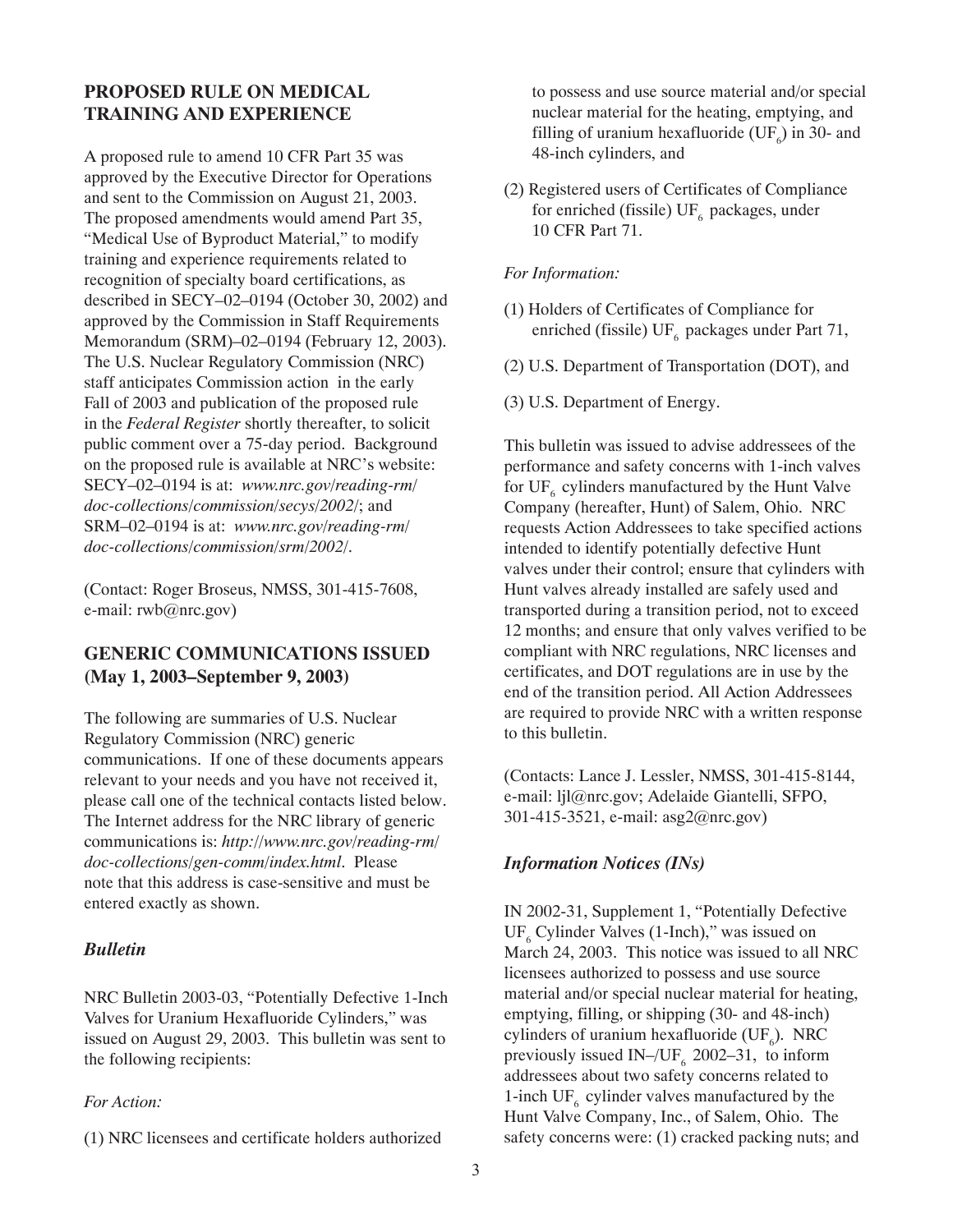(2) the loss of material traceability and failure to conduct hardness testing of the valve stems. Since then, the United States Enrichment Corporation has conducted a series of tests to verify that the valves would perform their intended safety function.

NRC is issuing this supplement to inform addressees that, as a result of those tests, a number of valves failed to meet the seal leakage performance requirements.

(Contact: William Troskoski, NMSS 301-415-8076, e-mail: wmt@nrc.gov)

IN 2003-09, "Source Positioning Errors and System Malfunctions During Administration of Intravascular Brachytherapy," was issued on July 16, 2003. This notice was issued to all medical licensees to inform them of four recently reported medical events, with two separate device types, that have occurred during the conduct of intravascular brachytherapy (IVB) procedures. These medical events involved errors in positioning the IVB sources or system malfunctions, resulting in administration of the dose to the wrong treatment site. Two events involved inadequate understanding of source positioning details for the most recent device being employed. The third event involved catheter malfunction and inadequate visualization of the active source, and the fourth event involved system malfunction.

(Technical Contacts: Penny Lanzisera, Region I, 610-337-5169, e-mail: pan@nrc.gov; Thomas K. Thompson, Region I, 610-337-5303, e-mail: tkt@nrc.gov)

IN 2003-10, "Criticality Monitoring System Degradation at BWX Technologies, Inc., Nuclear Products Division, Lynchburg, VA," was issued on August 4, 2003. This notice was sent to all NRC licensees authorized to possess a critical mass of special nuclear material, to inform them of a safety concern in EC1-X and EC2-X Thermo Electron (formerly Eberline) analog monitors. The safety concern arises when these systems, used as either inline monitors or criticality monitors, are exposed to power surges, such as in a lightning storm, causing a failure of the alarm function of the EC1-X and EC2-X monitors, without indication.

(Technical Contact: Billy Gleaves, NMSS, 301-415-5848, e-mail: bcg@nrc.gov)

IN 2003-12, "Problems Involved in Monitoring Dose to the Hands Resulting from the Handling of Radiophamaceuticals," was issued on August 22, 2003. This notice was sent to all holders of 10 CFR Parts 32, 33, and 35 licenses, to alert them to potential difficulties that may be encountered when monitoring doses to the hands of workers involved in handling radiopharmaceuticals. This IN describes some of these difficulties, the work that is being conducted to resolve them, and interim guidance that NRC will adopt pending completion of this work.

(Contacts: Sami Sherbini, NMSS, 301-415-7853, e-mail: sxs2@nrc.gov; Anita Turner, Ph.D., NMSS, 301-415-5508, e-mail: alt@nrc.gov; Joseph DeCicco, NMSS, 301-415-7833, e-mail:  $jxd1@nrc.gov)$ 

## *Regulatory Issue Summaries (RIS')*

RIS 2003-11," Reporting Requirements for Distributors of Devices Subject to the General License Requirements of 10 CFR 31.5," was issued on July 16, 2003. This summary was sent to all licensees authorized to distribute devices containing byproduct material under 10 CFR 32.51, or equivalent Agreement State regulation, to remind them of the requirement to make accurate and timely transfer reports to NRC, pursuant to 10 CFR 32.52, or equivalent Agreement State regulations/ license conditions.

(Contact: William R. Ward, NMSS, 301-415-7038, e-mail: wrw1@nrc.gov)

RIS 2003-15, "Consolidation of the Region I and Region II Materials Program," was issued on September 05, 2003. This summary was sent to all materials licensees to inform them of the consolidation of the Region I and Region II materials program.

(Contact: George C. Pangburn, Region I, 610-337-5281, e-mail: gcp@nrc.gov)

(General Contact: Ivelisse M. Cabrera, NMSS, 301-415-8152, e-mail: imc1@nrc.gov)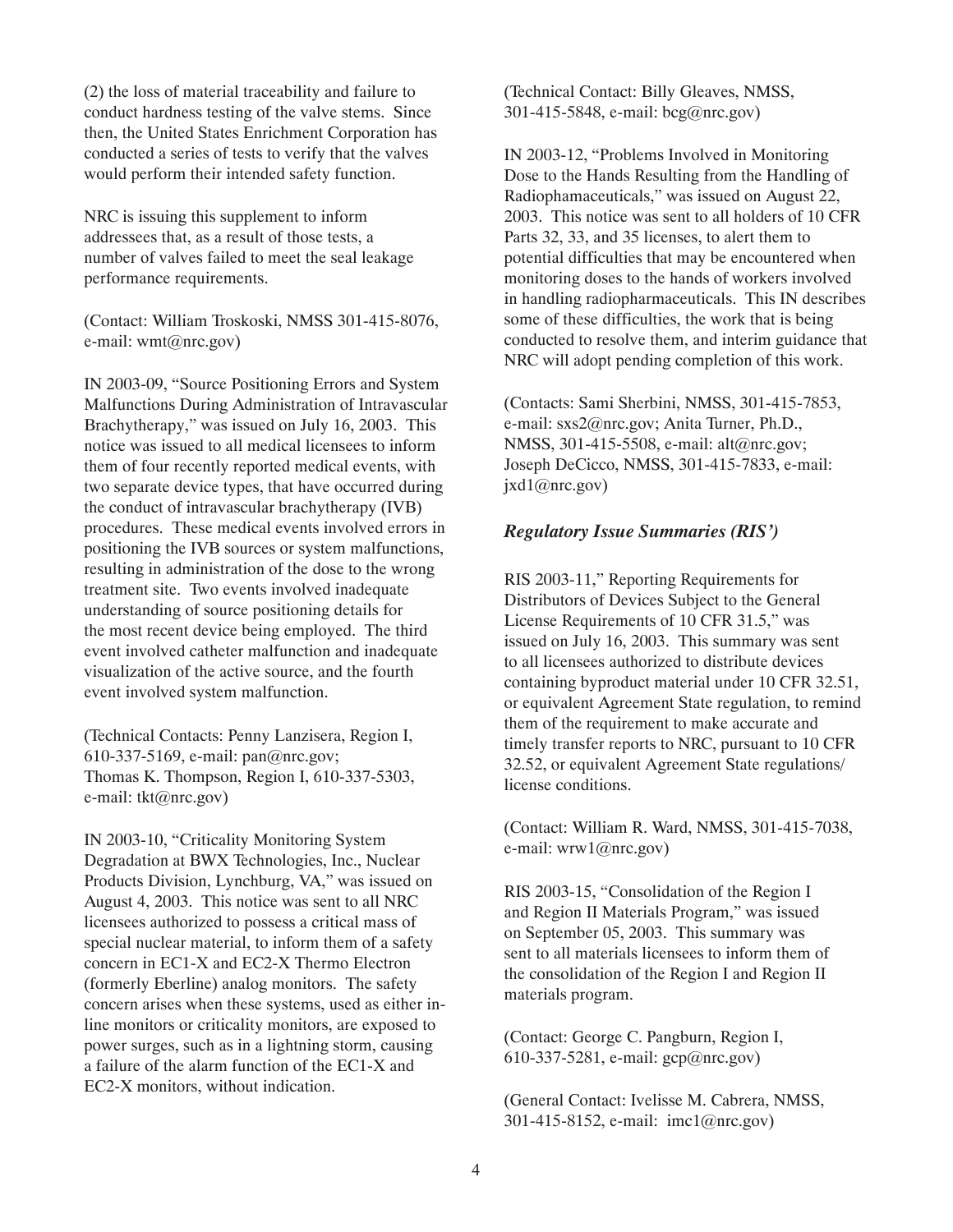#### **SIGNIFICANT EVENTS**

The U.S. Nuclear Regulatory Commission (NRC) is providing summaries of these events to inform licensees of conditions they may encounter and of actions that may be taken to deal with them.

*Event 1:* Patient receives underdose during an intravascular brachytherapy treatment.

*Date and Place:* October 9, 2002; The Queen's Medical Center, Honolulu, Hawaii.

*Nature and Probable Causes:* A patient undergoing intravascular brachytherapy treatment with a Novoste BetaCath system (model A1733) was prescribed treatment of 1840 centiGray (cGy) (rad) to the left anterior descending artery (LAD) to prevent scar tissue blockage. The treatment team introduced a catheter containing a radioactive source train into the patient, and, because the radiation oncologist and cardiologist believed that they could see the proximal and distal markers of the source train on the fluoroscopy monitor, the physicist did not perform a survey to ensure that the source train was in the patient's chest.

After treatment, the radiation oncologist was unable to return all of the radioactive sources to the device. Consequently, the cardiologist pulled the entire catheter out of the patient and placed it in the bail-out box. On closer inspection, the oncologist discovered a kink in the catheter where the distal seed and marker were stuck. The kink was attributed to the patient's anatomy. A review of the cinematography images revealed that only one active seed reached the proper location, whereas five seeds were positioned in the beginning LAD, and 10 seeds were outside the cinematography field of view. Instead of the correct site receiving the intended 1840 cGy (rad), it received approximately 125 cGy (rad). The remaining dose, which is not expected to cause an adverse effect, was delivered to an unintended section of the LAD and aorta. The cause of the event was human error because the licensee did not perform a survey to verify that the radioactive sources were in the proper location. The patient's anatomy was a contributing factor.

#### *Actions Taken to Prevent Recurrence*

*Licensee:* Based on the cause and contributing factors of the medical event, the licensee modified its procedures to require additional documented verification of the position of the markers by the radiological technologist and medical physicist.

*Event 2:* Minor patient receives overdose of radioiodine.

*Date and Place:* March 28, 2003; Deaconess Hospital, Evansville, Indiana

*Nature and Probable Causes:* During therapy for a thyroid condition, a 9-year-old patient received a dose of 15.6 megabecquerels (MBq) (421 microcuries) of liquid iodine-131 instead of the prescribed dose of 0.15 MBq (4 microcuries). According to the licensee's procedures, either liquid I-131 or I-123 in capsule form may be used for the thyroid therapy. However, the appropriate dose for the liquid I-131 therapy is 0.15 MBq (4 microcuries), whereas the appropriate dose for the I-123 capsule therapy is 14.8 MBq (400 microcuries). Because the patient was unable to swallow the capsule, the technologist placed a telephone request to a local commercial radiopharmacy for liquid I-131. While doing so, the technologist erroneously ordered 14.8 MBq (400 microcuries). The licensee identified the error while reviewing related paperwork on April 2, 2003.

The intended thyroid dose was approximately 13 centisieverts (cSv) (rem), but NRC's contracted medical consultant estimated that the patient received a thyroid dose of 1370 cSv (rem) and an effective dose equivalent of 42 cSv (rem). However, no acute radiation effects are expected. This medical event was caused by human error.

#### *Actions Taken to Prevent Recurrence*

The licensee developed a standardized order form, modified the computer to disallow an inappropriate dose entry, created two separate written policies for capsule and liquid thyroid uptake procedures, and provided in-service training on this event to nuclear medicine technologists*.*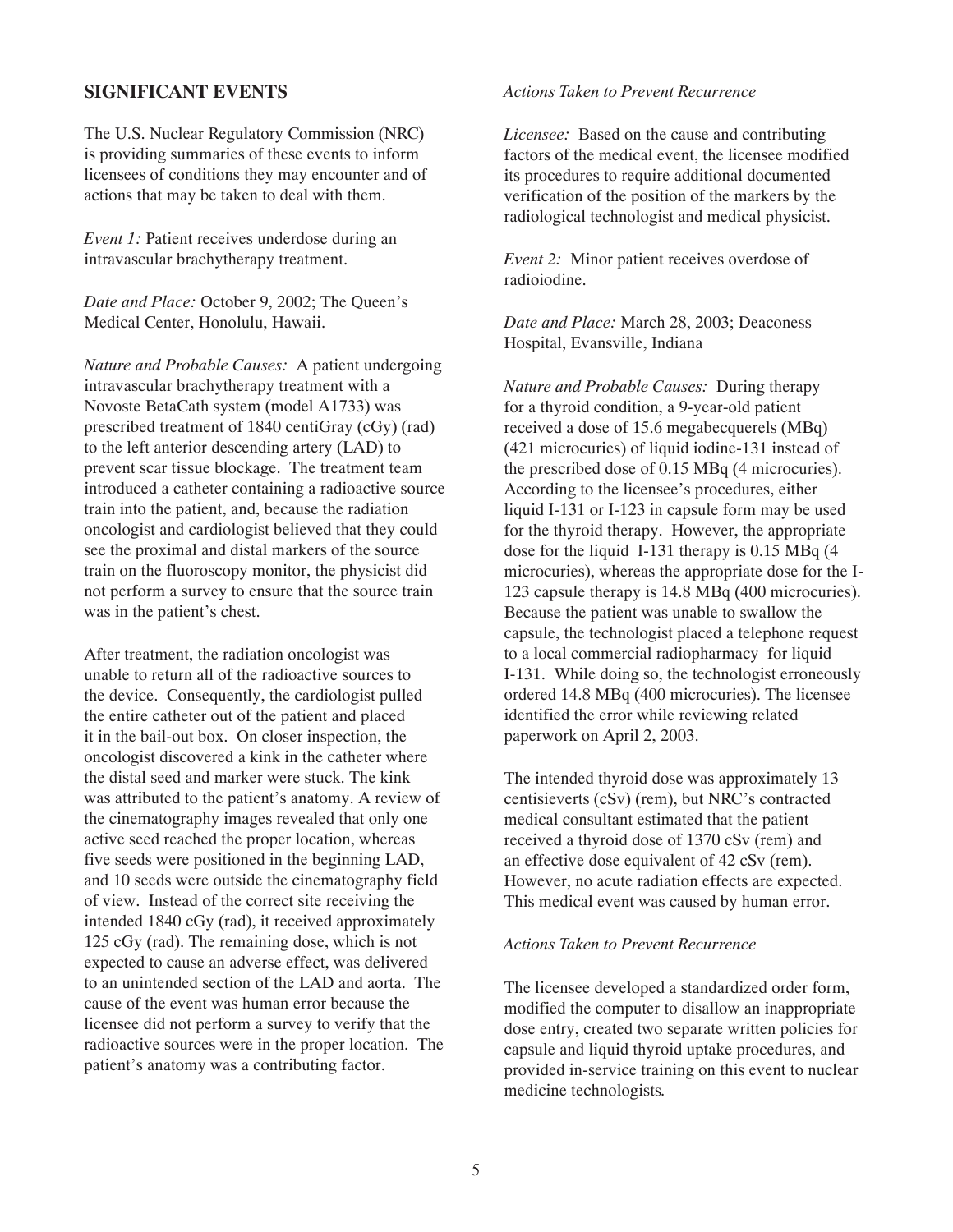*Event* 3: Patient receives brachytherapy treatment to unintended site*.*

*Date and Place:* May 6, 2003, Washington Hospital Center, Washington, District of Columbia

*Nature and Probable Consequences:* A patient received a brachytherapy treatment to an unintended site. The event took place, during treatment for coronary restenosis, using a Novoste 3.5 French intravascular brachytherapy device (model A1767). The licensee stated that the 1.95-gigabecquerel (52.7-millicurie) AEA Technology strontium-90 source train (model SICW.2) did not travel all the way to the treatment position within the delivery catheter, but instead traveled to a point more than 40 millimeters (mm) proximal to the treatment site. A small kink in the delivery catheter at that point kept the source train from traveling to the treatment position, but the flow of the sterile water used to send and retrieve the source train was not affected. The event was not identified until May 7, 2003, when a medical physicist performed a quality assurance review of the treatment. The licensee stated that the treatment site was in a particularly difficult location and the radiopaque markers were difficult to see, but it appeared during the treatment that the source train had traveled to the intended treatment site. The licensee added that, in retrospect, the distal end of the seed train was mistaken for the proximal end of the seed train. The 40-mm source train delivered the entire prescribed dose of 2300 cGy (rad) to vasculature located at least 40 mm proximal to the intended treatment site. The licensee will evaluate the patient to determine if additional treatment is necessary. This medical event was caused by human error, in that the licensee failed to verify the treatment site. NRC contracted a medical consultant to review this event. He determined that no deterministic effects other than fibrosis of the vessel wall are expected.

#### *Actions Taken to Prevent Recurrence*

The licensee emphasized to applicable personnel the importance of carefully observing the source train during positioning. The licensee also recommended to the manufacturer that the distal marker of the seed train be lengthened so that the distal and proximal markers can be easily differentiated.

*Event 4*: Patient receives brachytherapy treatment to unintended part of the body because of equipment malfunction.

*Date and Place:* May 22, 2003, Union Memorial Hospital, Baltimore, Maryland*.*

*Nature and Probable Consequences:* During a cardiac brachytherapy procedure conducted at the licensee's facility, a malfunction of the drive mechanism occurred with a Guidant intravascular brachytherapy device (model Galileo III, serial #27958595) containing a P-32 source with an activity of 3.48 gigabecquerels (94.9 millicuries). The malfunction occurred during the treatment of the third of three patients. The first two treatments were completed without incident. The treatment of the third patient was initiated with the dummy source successfully reaching the proper dwell position (confirmed visually via fluoroscopy) and returning to the cartridge. The active source was then advanced into the catheter, but when the licensee determined that the source movement light continued to blink well after the anticipated transit time, the licensee initiated a fluoroscopic view of the treatment site. The source was not observed in the fluoroscopic field of view, so the licensee assumed a machine malfunction had occurred and initiated emergency procedures. Radiation surveys were performed, which confirmed that the source had stopped inside the patient. The indicator light on the console continued to indicate that the source was in transit even after the licensee confirmed the source was in the patient and not at the treatment site. The licensee was unable to retract the source to its shielded position using the machine interrupt, the system stop button, or the manual hand-wheel. At that point, the attending physician removed the catheter and source from the patient and dropped them on the operating room floor. After the power cord was removed from the wall receptacle, the source retracted into its shielded position. The licensee stated that it took approximately 45 to 60 seconds to remove the source from the patient. The manufacturer representative present during the treatment indicated that this period was 60 to 90 seconds. The licensee estimated a worst-case dose to the wall of the patient's artery as approximately 1038 centigray (rad) based on a 60-second exposure time.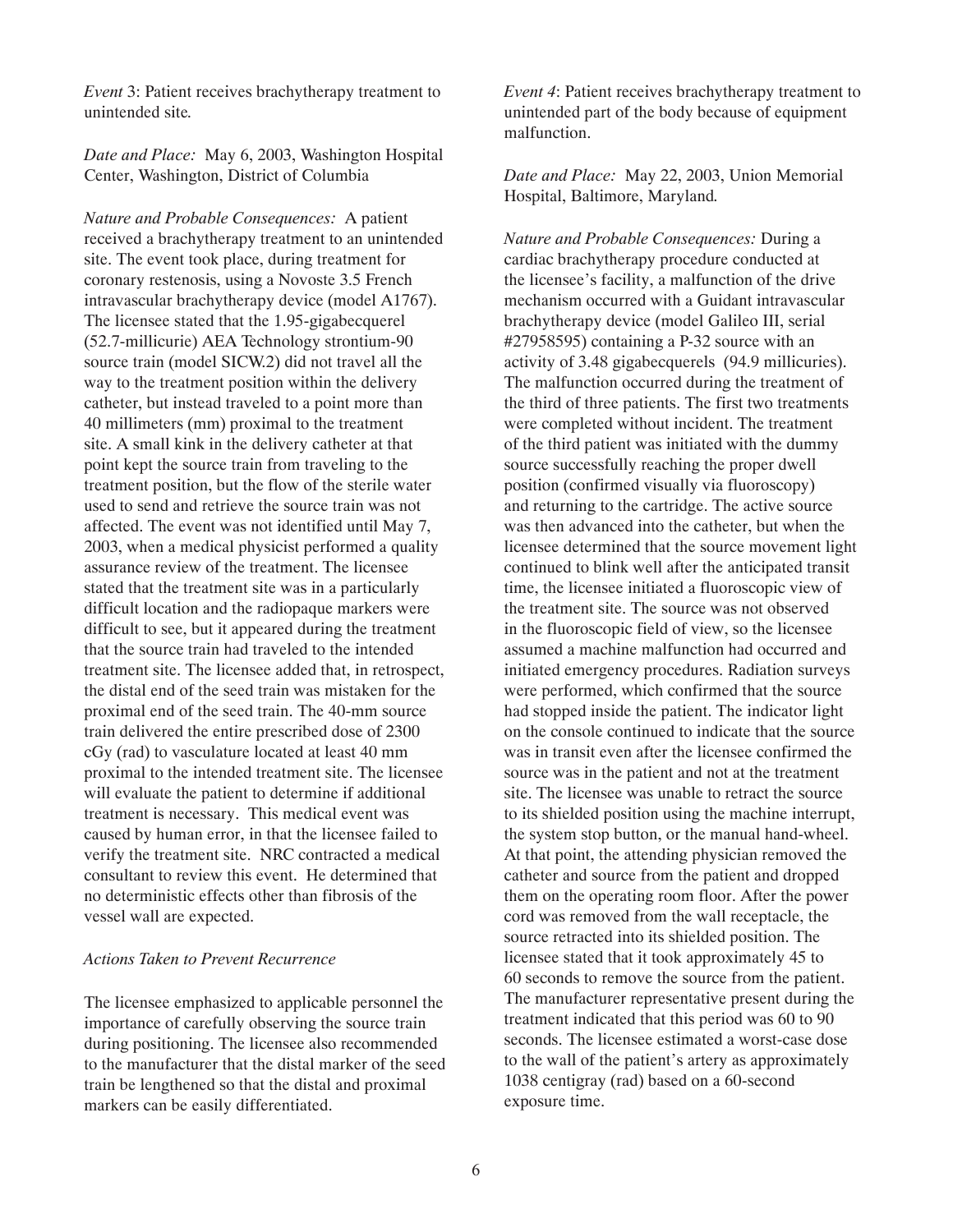The source delivery unit was taken to the licensee's "hot" laboratory after the event, and the daily quality assurance (QA) checks were performed in the physics and clinical modes. The unit passed both QA checks. The manufacturer representative present during the procedure immediately notified the manufacturer's technical center. The device was returned to the manufacturer for evaluation. and a new device was provided to the licensee. This medical event was caused by equipment malfunction. The manufacturer was able to simulate a similar type of failure on two occasions and identified a defective U14 timer chip (also called the 8254 chip), a component of the central processing unit's motor control board logic chip, as the cause of the malfunction. The defective timer chip was replaced. The State of Maryland ruled out human error as the cause of the drive mechanism malfunction.

#### *Actions Taken to Prevent Recurrence*

As a result of this incident, the State of Maryland is considering implementing a requirement for all of its licensees with intravascular brachytherapy devices to conduct annual emergency exercises.

*Event 5:* Patient receives dose to incorrect area during high-dose-rate remote-afterloader treatment

*Date and Place:* June 6, 2003, Saint Joseph's Hospital, Houston, Texas

*Nature and Probable Consequences:* The licensee (aka Sisters of Charity of the Incarnate World) reported that a patient received a dose to an incorrect area during a breast cancer treatment involving an MDS Nordion high-dose-rate remoteafterloader (HDR) unit, model GammaMed Plus. At the beginning of the sixth treatment, the physicist discovered a geographic location error on the placement of a 111-gigabecquerel (3-curie) iridium-192 source (MDS Nordion model 232, serial #D24A-485). The licensee further discovered an input error on the five previous treatments. Measurements should have been entered into the HDR unit in millimeters, but were mistakenly entered in centimeters. Therefore, the source never entered the patient's body. The physicist estimated a 7000 centigray (cGy) (rad) superficial dose to the skin at a depth of up to 1 cm. Deep dose was

estimated at 3400 cGy (rad) at 1 cm; 1500 cGy  $(rad)$  at 2 cm; and 1000 cGy  $(rad)$  at 3 cm. The patient developed a small red spot, which is being monitored by the licensee for potential blistering. The cause of this event was human error.

#### *Actions Taken to Prevent Recurrence*

To prevent recurrence, the licensee will compare the console instructions to the approved quality assurance record before each treatment fraction.

*Event* 6: Patient receives wrong dose of radiopharmaceutical.

*Date and Place:* June 11, 2003; Christus Santa Rosa, San Antonio, Texas

*Nature and Probable Consequences:* The licensee reported that a patient received 85.1 megabecquerels (MBq) [2.3 millicuries (mCi)] of iodine-131 (I-131) instead of the prescribed dosage of 11.1 MBq (300 microcuries). The licensee discovered the error when the patient returned after 48 hours for a scan. The doctor asked the technologist for the prescription that was issued, and discovered that the technologist had ordered the wrong dose for the prescribed procedure. The cause of this event was human error.

#### *Actions Taken to Prevent Recurrence*

I-131 doses will require concurrence by the physician before the dose is ordered.

*Event 7*: Overexposures to members of the public.

*Date and Place*: June 29, 2003, Monsanto Chemical Plant, Luling, Louisiana

*Nature and Probable Consequences*: The licensee reported that members of the public received radiation exposures because of a loss of control of a 37-gigabecquerel (1-curie) cesium-137 (Cs-137) source that came out of a damaged Berthold level gauge (model LB 7442). The gauge was damaged on June 29, 2003, causing the source to come out of its shield. The licensee stated that it appears that vibration of the centrifuge unit on which the gauge was mounted may have caused a failure that allowed the source holder with attached source to fall from the gauge. Surveys of the relevant areas and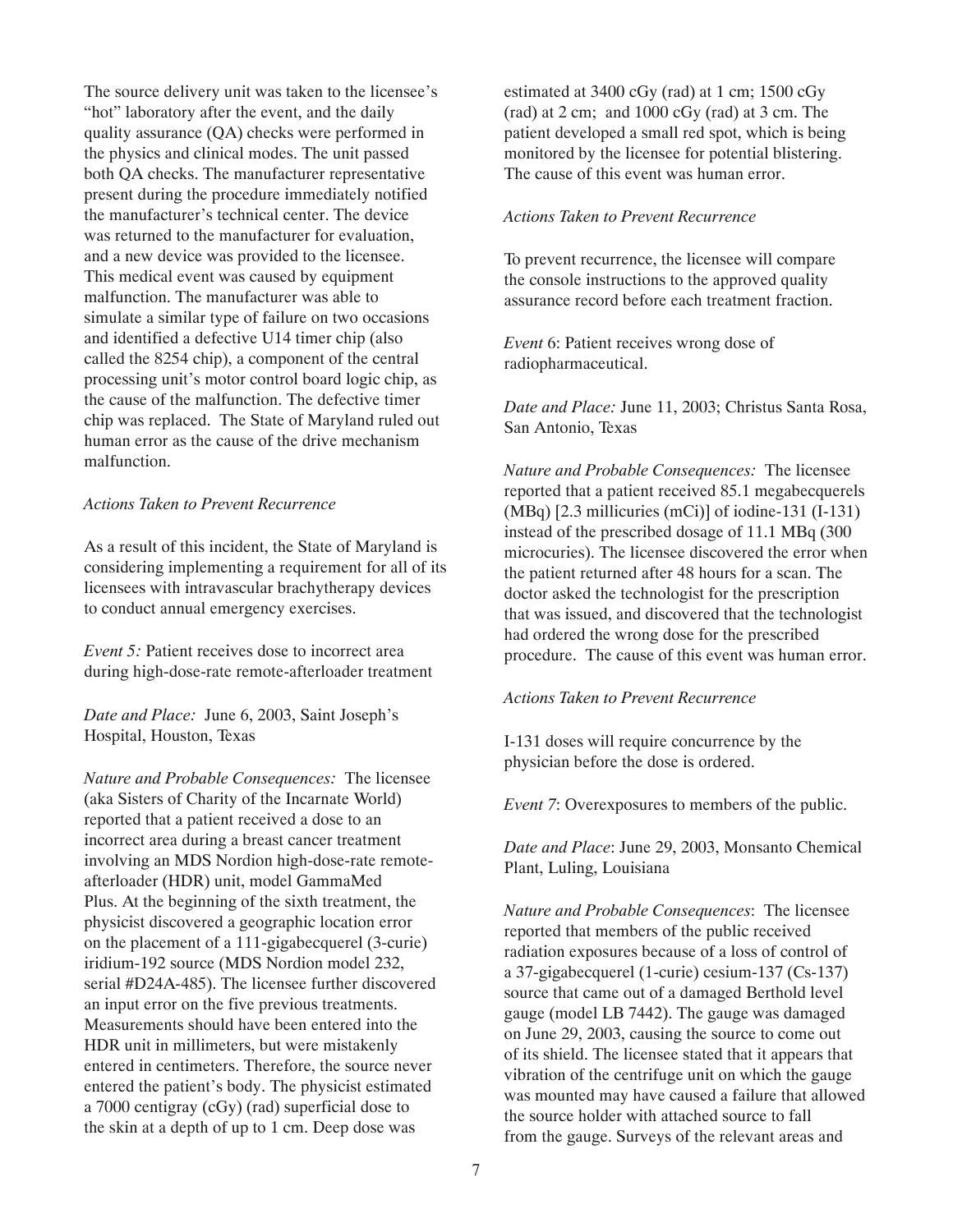smears taken on the source indicate that no source leakage occurred.

The event occurred when an employee noticed that the gauge's handle mechanism had broken off and fallen to the floor beneath the gauge. The worker picked up the broken pieces, which included the Cs-137 source, carried them to the planner's office, and placed them on the planner's desk. The source remained on the planner's desk until discovery on July 10, 2003. It was determined that the planner occupied the desk for approximately 50 to 60 hours and received a whole-body dose in the range of 35 to 74 centisieverts (cSv) (rem). This determination was based on an analysis of the planner's schedule and work habits and on the exposure level of the source. The person that carried the source to the planner's desk received an extremity dose of between 24 and 314 cSv (rem) to the hand. Others may have also been exposed. Blood tests were performed for seven individuals. No cellular effects were observed, and no one has shown signs of sickness or erythema.

#### *Actions Taken to Prevent Recurrence*

A factor that contributed to the event was the level of training given to the planner, and the person who found the source. The planner and the person who found the source were trained to recognize the radiation symbol and to be aware of radioactive gauges, but not to recognize the source capsule itself. Training will now include pictures of the source itself.

(Contact: Angela R. Williamson, NMSS, 301-415- 5030, e-mail: arw@nrc.gov)

# **SIGNIFICANT ENFORCEMENT ACTIONS**

The U.S. Nuclear Regulatory Commission's (NRC's) enforcement program can be accessed via NRC's homepage [*http://www.nrc.gov/*] under "What We Do." Documents related to cases can be accessed at [*http://www.nrc.gov/*], "Electronic Reading Room," "Documents in ADAMS." ADAMS is the Agencywide Document Access and Management System. Help in using ADAMS is available from the NRC Public Document Room, telephone: 301-415-4737 or 1-800-397-4209.

#### *Gauges*

#### **Tamfelt, Inc. (EA-03-121)**

On August 28, 2003, a Notice of Violation was issued for a Severity level III problem involving the possession and/or use of licensed material in areas of NRC jurisdiction without a specific or general NRC license and the failure to file NRC Form 241, "Report of Proposed Activities in Non-Agreement States, Areas of Exclusive Federal Jurisdiction, or Offshore Waters," with NRC before conducting licensed activities in NRC jurisdiction.

#### **Daniel Kaidel (EA-03-120)**

On July 10, 2003, a Notice of Violation was issued for a Severity Level III violation involving the licensee's inappropriate transfer of licensed material [approximately 5.6 gigabecquerels (150 millicuries) of americium-241 in a portable gauge] to a person who was not authorized to receive such byproduct material, and the licensee's failure to verify, before transfer, that the person had a license to receive byproduct material.

#### **Roofing Consultants, Ltd. (EA-03-094)**

On July 8, 2003, a Notice of Violation was issued for a Severity Level III problem involving the failure to secure from unauthorized removal, or limit access to, licensed material [1.9 gigabecquerels (50 millicuries) of americium/beryllium in a moisture density gauge] in an unrestricted area; failure to control and maintain constant surveillance of this licensed material; and failure to provide the manufacturer's training to an individual who used licensed material.

#### **Structural Testing and Inspection (EA-03-006)**

On July 1, 2003, a Notice of Violation was issued for a Severity level II violation involving the willful failure to obtain a specific license from NRC or an Agreement State before acquiring and using two Troxler Model 3411 gauging devices, each containing about 370 megabecquerels [10 millicuries (mCi)] of cesium-137 and about 1.9 gigabecquerels (50 mCi) of americium-241. Although a civil penalty would normally be considered for this type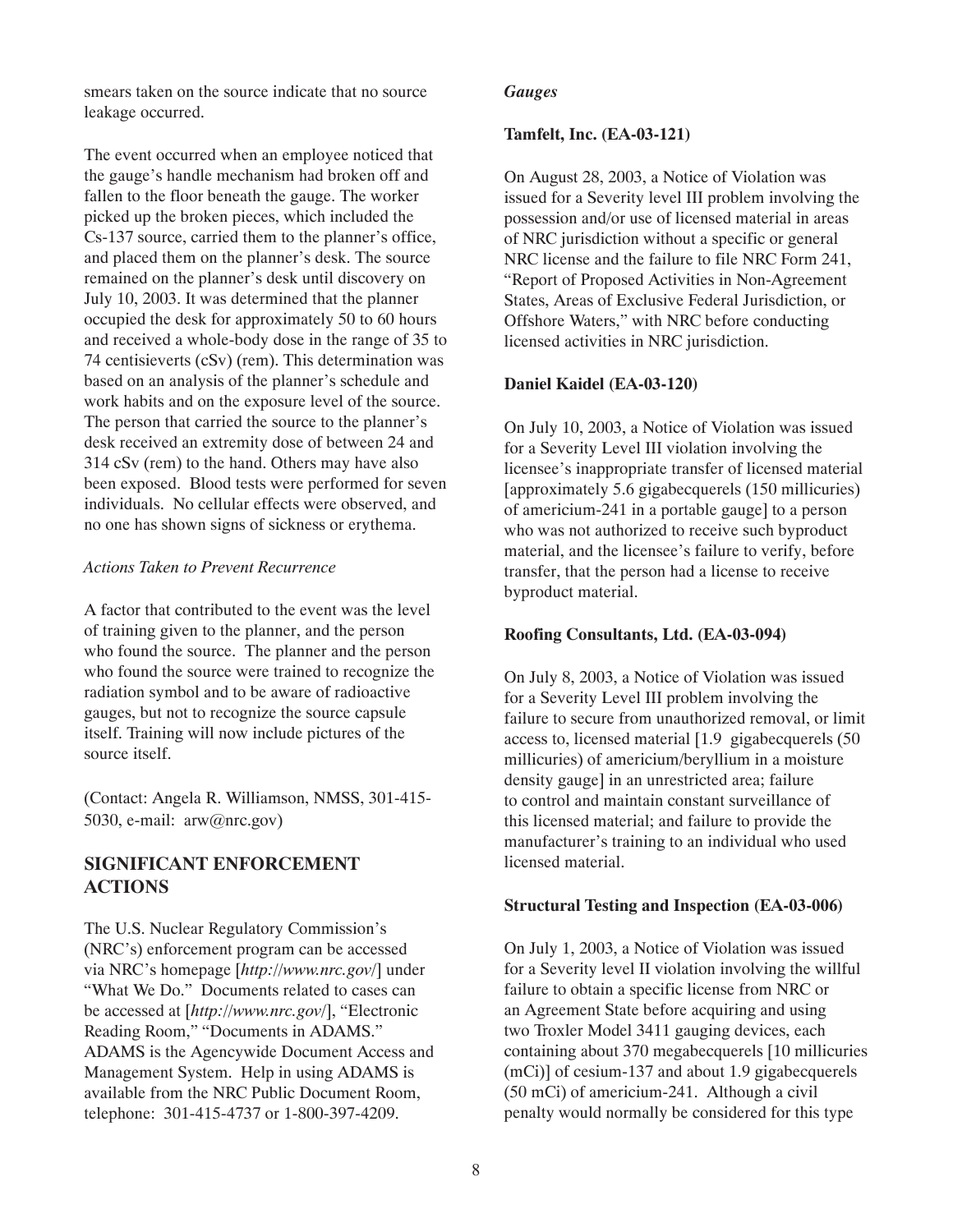of case, NRC exercised discretion in accordance with Section VII.B.6 of the Enforcement Policy and refrained from assessing a civil penalty based on the fact that the gauges were returned to an authorized NRC licensee and the company withdrew its application for an NRC license.

## *Medical*

#### **Deaconess Hospital (EA-03-092)**

On August 29, 2003, a Notice of Violation was issued for a Severity Level III violation involving the failure to have a written directive and follow the direction of an authorized user and the failure to administer iodine-131 sodium iodide within the prescribed dosage range.

#### **Lankenau Hospital (EA-03-147)**

On August 21, 2003, a Notice of Violation was issued for a Severity Level III violation involving the licensee's failure to secure from unauthorized removal, limit access to, and control and maintain constant surveillance of, licensed material [28 gigabecquerels (763 millicuries) of iridium-192] that was located in an unrestricted area.

#### **Northern Michigan (EA-03-122)**

On August 11, 2003, a Notice of Violation was issued for a Severity Level III violation involving the failure to secure from unauthorized removal, limit access to, and control and maintain constant surveillance of, licensed material [a molybdenumtechnetium generator (Mo-99/Tc-99m) containing 44.8 gigabecquerels (1210 millicuries); 13 gigabecquerels (351 millicuries) of technetium-99m in unit dose form; 15 megabecquerels (400 microcuries) of iodine-131; and several check sources in the microcurie range] that was stored in a controlled area.

## **Columbia Hospital (EA-03-112)**

On July 30, 2003, a Notice of Violation and Proposed Imposition of Civil Penalty in the amount of \$3000 was issued for a Severity Level III violation involving the willful failure to secure from unauthorized removal, limit access to, and control and maintain constant surveillance of, licensed

material [148 megabecquerels (4 millicuries) of iodine-131; 8 gigabecquerels (219 millicuries) of technetium-99m; and 7 megabecquerels (189 microcuries) of cesium-137) that was stored in a controlled area.

#### **Howard University Hospital (EA-03-088)**

On June 27, 2003, a Notice of Violation and Proposed Imposition of Civil Penalty in the amount of \$3000 was issued for a Severity Level III violation involving the failure to perform adequate area surveys, within the licensee's facility, which resulted in a substantial potential for exposures in excess of the regulatory limits.

## **Doylestown Hospital (EA-03-125)**

On June 26, 2003, a Notice of Violation was issued for a Severity Level III violation involving the licensee's failure to complete required manufacturer's training before using an intravascular brachytherapy system.

## *Radiography*

#### **Longview Inspection, Inc. (EA-03-101)**

On August 18, 2003, a Notice of Violation and Proposed Imposition of Civil Penalty in the amount of \$6000 was issued for a Severity Level III problem involving the failure to control and maintain constant surveillance of licensed material [4.5 terabecquerels (121 curies) of iridium-192 contained in a radiographic exposure device] that was in an unrestricted area and the failure to lock the radiographic exposure device while it was not under the direct surveillance of a radiographer or a radiographer's assistant.

## **Mid American Inspection Services, Inc. (EA-03-100)**

On August 12, 2003, a Notice of Violation and Proposed Imposition of Civil Penalty in the amount of \$6000 was issued to Mid American Inspection Services for a Severity Level III problem involving two violations—the failure to secure from unauthorized removal or maintain constant surveillance of licensed material, and the failure to ensure that shipping papers are in a vehicle while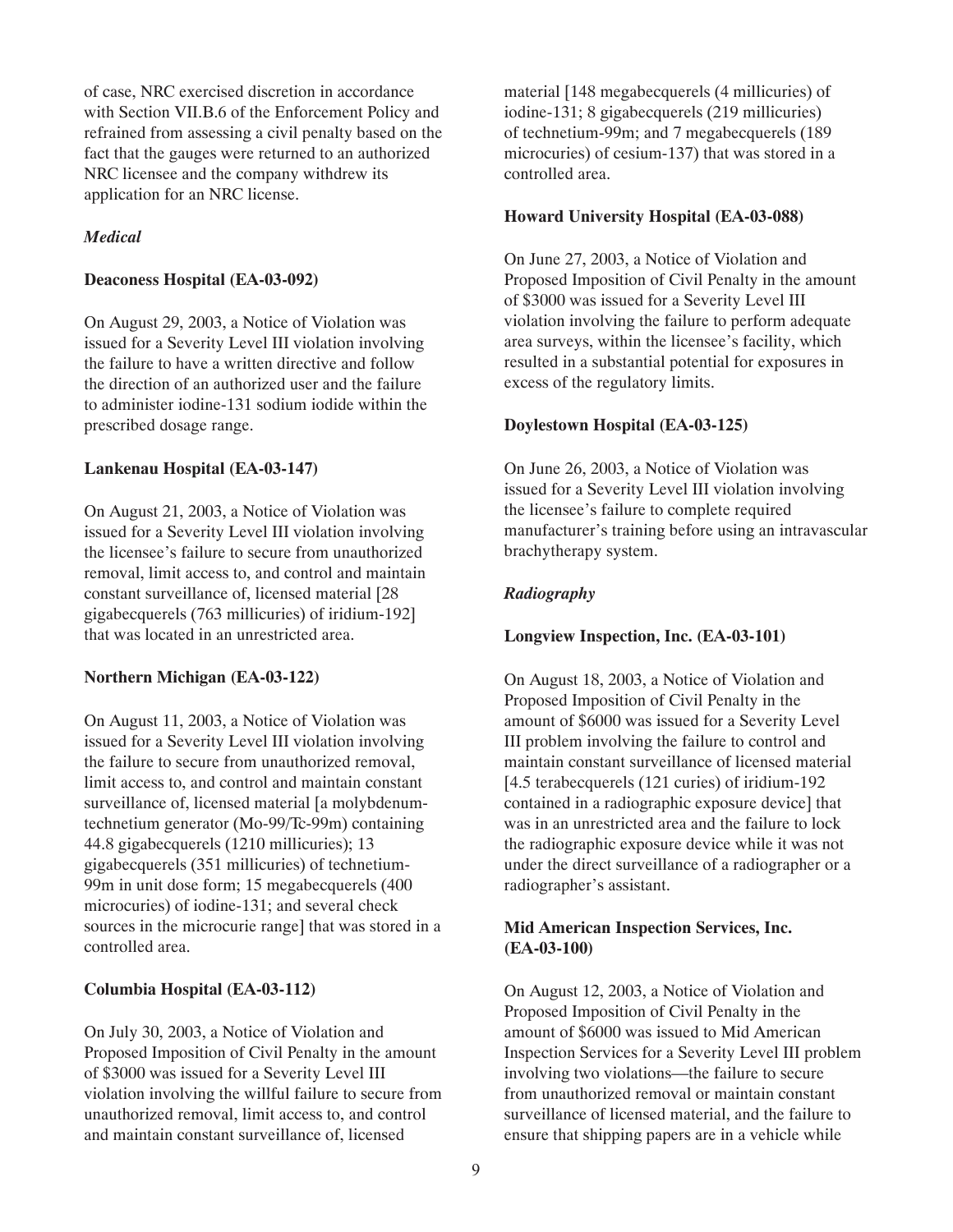transporting radioactive material. On April 10, 2003, an NRC inspection identified that a radiography camera was stored in a vehicle being repaired at an automobile dealership for 7 days. In addition, the radiographer had removed the shipping papers from the vehicle when it was left for repairs and the dealership personnel test drove the vehicle on public roads.

## **Testmaster Inspection Company, Inc. (EA-03-081)**

On July 2, 2003, a Notice of Violation and Proposed Imposition of Civil Penalty in the amount of \$5500 was issued for a Severity Level III violation involving the deliberate failure to use a radiation survey instrument during radiographic operations.

## **Nondestructive and Visual Inspection, Inc. (EA-03-031)**

On June 16, 2003, a Notice of Violation and Proposed Imposition of Civil Penalty in the amount of \$6000 was issued for a Severity Level III violation involving the failure to secure from unauthorized removal, or limit access to, licensed material [about 1.9 terabecquerels (52 curies) of iridium-192 in an industrial radiographic exposure device] located on a platform in Federal waters in the Gulf of Mexico, which is an unrestricted area, and the failure to control and maintain constant surveillance of this licensed material.

#### *Other*

## **BWX Technologies, Inc. (EA-03-119)**

On August 11, 2003, a Notice of Violation and Exercise of Enforcement Discretion was issued for a Severity Level III problem involving two interrelated violations. The violations involved the failure to maintain a criticality monitoring system (CMS) capable of energizing a clearly audible signal if an accidental criticality were to occur as required by Safety Condition S-1 of the license and the failure to conduct a functional test of the CMS as required by procedures. Given the circumstances of a previous enforcement action, NRC considered it appropriate to exercise enforcement discretion in accordance with Section VII.B.6 of the Enforcement Policy and forego consideration of the factor of "Identification"

in its civil penalty assessment process. On the basis of this determination, the safety significance of the violations that are the subject of this Notice, and the prompt and comprehensive corrective actions taken by the licensee, a civil penalty in this case was not warranted.

## *Individual Actions*

#### **Lowell S. Trujillo (IA-03-002)**

On June 26, 2003, an Immediately Effective Order Prohibiting Involvement in NRC-Licensed Activities (for 3 years) was issued to the individual because he deliberately purchased, possessed, and used nuclear material [about 370 megabecquerels (10 millicuries) (mCi) of cesium-137 and about 1.9 gigabecquerels (50 mCi) of americium-241 in two gauging devices], in violation of NRC requirements.

(Contact: Sally Merchant, 301-415-7842; e-mail: slm@nrc.gov)

# **SELECTED** *FEDERAL REGISTER* **NOTICES (June 1, 2003–September 30, 2003)**

NOTE: U.S. Nuclear Regulatory Commission (NRC) contacts may be reached by mail at the U.S. Nuclear Regulatory Commission, Washington, DC 20555-0001.

## **FINAL RULES**

"Parts 72 and 73 Event Notification Requirements," 68 FR 33611, June 5, 2003. (Contact: Mark Haisfield, NMSS, 301-415-6196, e-mail:  $mfh@nrc.gov)$ 

"Medical Use of Byproduct Material; Clarifying and Minor Amendments; Confirmation of Effective Date," 68 FR 35534, June 16, 2003. (Contact: Dr. Anthony N. Tse, NMSS, 301-415-6233, e-mail: ant@nrc.gov)

"Revision of Fee Schedules; Fee Recovery for FY 2003," 68 FR 36714, June 18, 2003. (Contacts: Ann Norris, OCFO, 301-415-7807; Tammy Croote, OCFO, 301-415-604)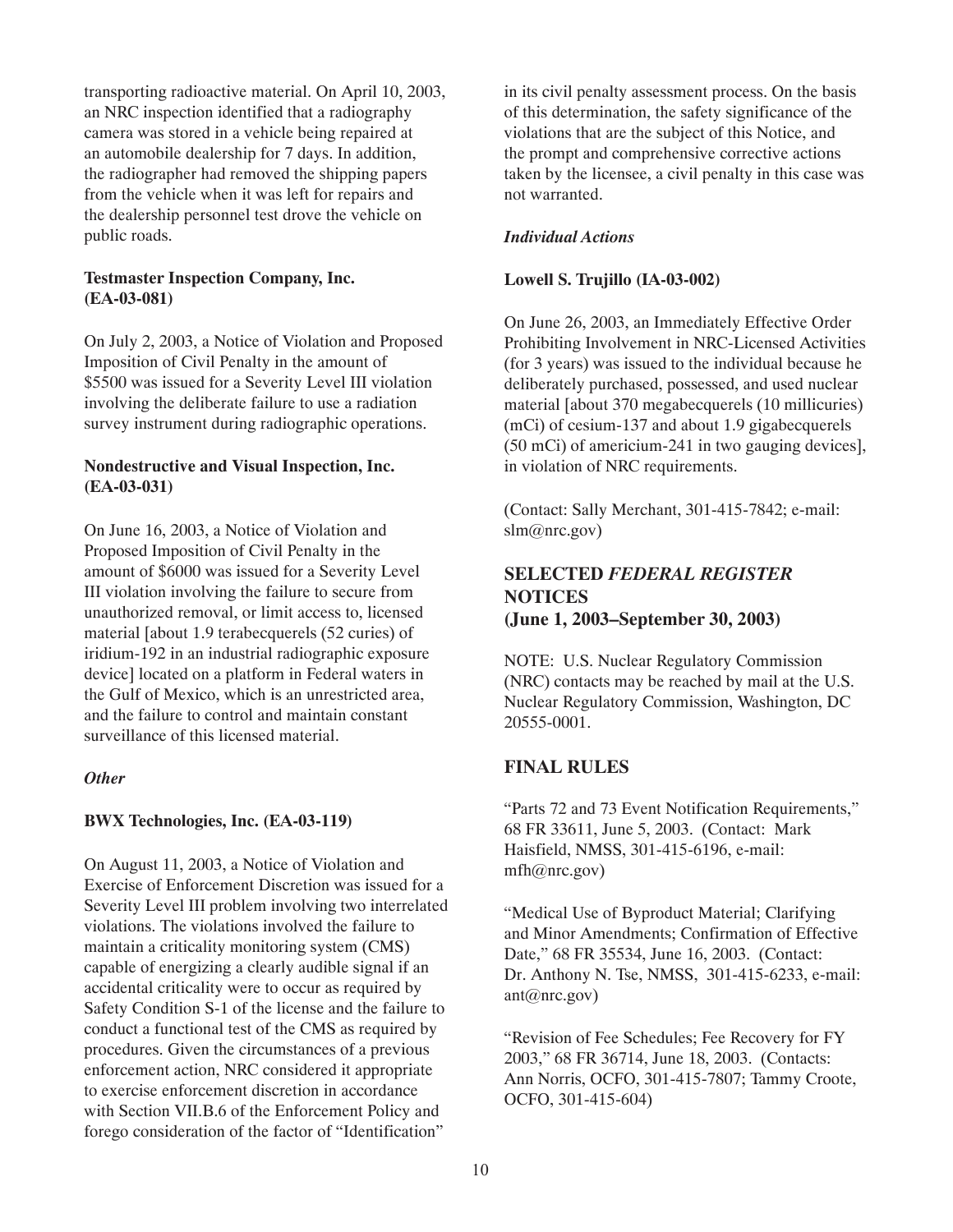"List of Approved Spent Fuel Storage Casks: NAC-MPC Revision (Direct final rule)," 68 FR 42570, July 18, 2003. (Contact: Jayne M. McCausland, NMSS, 301-415-6219, e-mail: jmm2@nrc.gov)

"List of Approved Spent Fuel Storage Casks: Standardized NUHOMS-24P, -52B, and -61BT, Revision 5 (Direct final rule)," 68 FR 49683, August 19, 2003. (Contact: Jayne M. McCausland, NMSS, 301-415-6219, e-mail: jmm2@nrc.gov)

"Geological and Seismological Characteristics for Siting and Design of Dry Cask Independent Spent Fuel Storage Installations and Monitored Retrievable Storage Installations," 68 FR 54143, September 16, 2003. (Contact: Keith K. McDaniel, 301-415-5252, e-mail: kkm@nrc.gov)

"List of Approved Spent Fuel Storage Casks: NAC-MPC Revision, Confirmation of Effective Date," 68 FR 55304, September 25, 2003. (Contact: Jayne M. McCausland, NMSS, 301-415-6219, e-mail: jmm2@nrc.gov)

# **PROPOSED RULES**

"List of Approved Spent Fuel Storage Casks: NAC-MPC Revision (Companion proposed rule)," 68 FR 42646, July 18, 2003. (Contact: Jayne M. McCausland, NMSS, 301-415-6219, e-mail: jmm2@nrc.gov)

"Security Requirements for Portable Gauges Containing Byproduct Material," 68 FR 45172, August 1, 2003. (Contact: Lydia Chang, NMSS, 301-415-6319, e-mail: lwc1@nrc.gov)

"List of Approved Spent Fuel Storage Casks: Standardized NUHOMS-24P, -52B, and -61BT Revision 5 (Companion proposed rule)," 68 FR 49726, August 19, 2003. (Contact: Jayne M. McCausland, NMSS, 301-415-6219, e-mail: jmm2@nrc.gov)

# **OTHER NOTICES**

"Governors' Designees Receiving Advance Notification of Transportation of Nuclear Waste," 68 FR 38727, June 30, 2003. (Contact: Rosetta O. Virgilio, OSTP, 301-415-2367, e-mail: rov@nrc.gov)

"Update to Governors' Designees Receiving Advance Notification of Transportation of Nuclear Waste," 68 FR 40704, July 8, 2003. (Contact: Rosetta O. Virgilio, OSTP, 301-415-2367, e-mail: rov@nrc.gov)

"Amersham Corporation (Now Known as AEA Technology QSA, Inc.): Denial of Petition for Rulemaking (PRM-34-5)," 68 FR 41757, July 15, 2003. (Contact: Thomas Young, 301-415-5795, e-mail: tfy@nrc.gov)

"State of Wisconsin, Discontinuance of Certain Commission Regulatory Authority Within the State," 68 FR 44820, July 30, 2003. (Contact: Lloyd A. Bolling, OSTP, 301-415-2327, e-mail: lab@nrc.gov)

"Radiological Emergency Preparedness; Planning and Preparing for a Fast-Breaking Event (FEMA/ Dept of Homeland Security), Notice with request for comments," 68 FR 49783, August 19, 2003. (Contact: Vanessa E. Quinn, FEMA, 202-646-3664, e-mail: vanessa.quinn@dhs.gov)

"Notice of Availability of a Standard Review Plan (NUREG-1569) for Staff Reviews for in Situ Leach Uranium Extraction License Applications," 68 FR 51034, August 25, 2003. (Contact: John Lusher, 301-415-7694, e-mail: jhl@nrc.gov)

"Notice of Availability of a Standard Review Plan (NUREG-1620), Revision 1 for Staff Reviews of Reclamation Plans for Mill Tailings Sites Under Title II of the Uranium Mill Tailings Radiation Control Act," 68 FR 51040, August 25, 2003. (Contact: John Lusher, 301-415-7694, e-mail: jhl@nrc.gov)

"State of Utah; NRC Staff Assessment of Utah's Proposed Alternative Standard to Use Utah's Existing Groundwater Regulations in Lieu of the Nuclear Regulatory Commission's Regulations," 68 FR 51516, August 27, 2003. (Contact: Dennis M. Sollenberger, 301-415-2819, e-mail: dms4@nrc.gov)

"Radiological Emergency Preparedness: Review of Exercise Evaluation Criteria and Methodology (FEMA)," 68 FR 52219, September 2, 2003. (Contact: Vanessa E. Quinn, FEMA, 202-646-3664, e-mail: vanessa.quinn@dhs.gov)